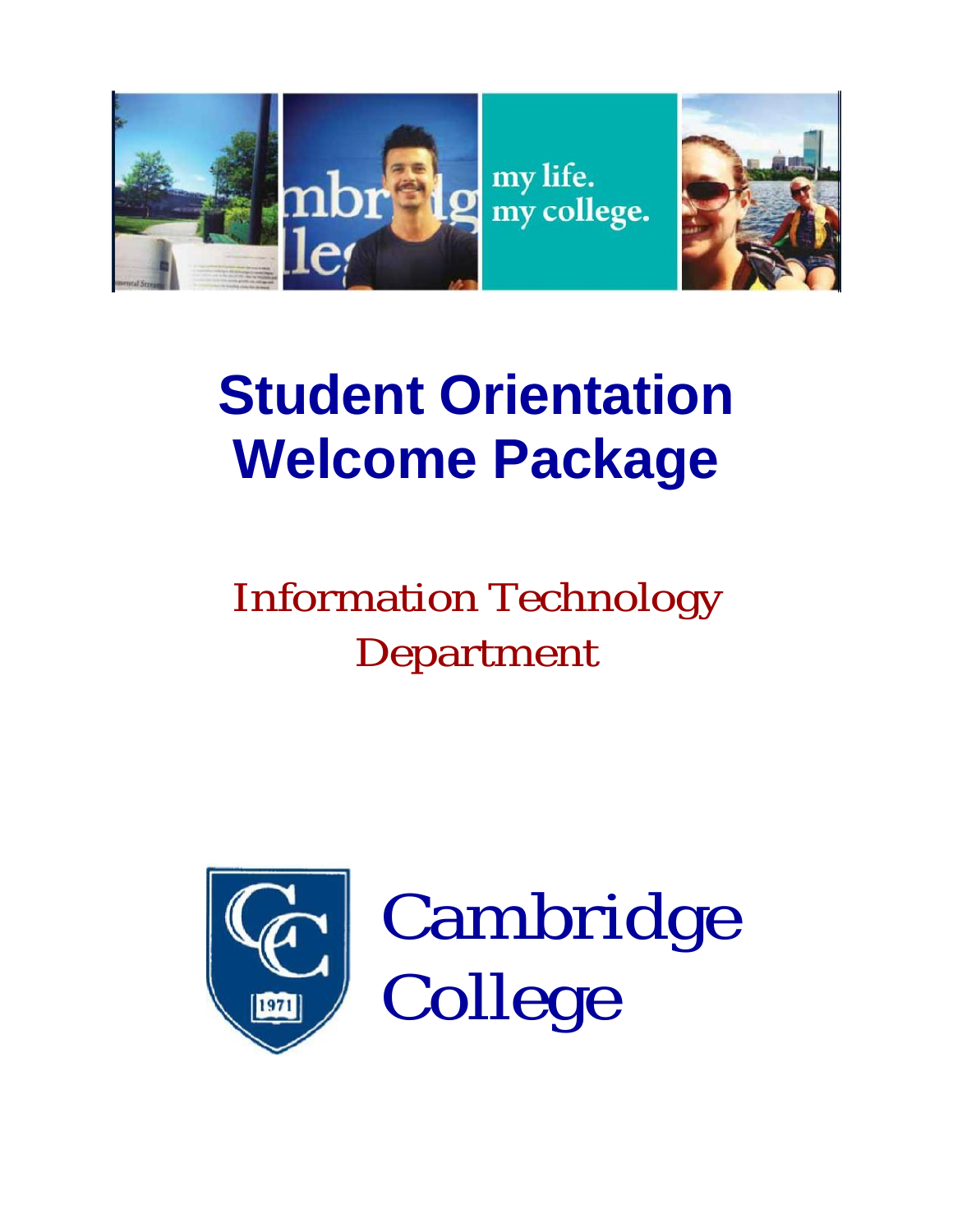Dear Cambridge College Student:

The Cambridge College Department of Information Technology is ready to help you during your program of studies at Cambridge College. Below is a list of IT resources that will help you while pursuing your studies at Cambridge College. <https://www.cambridgecollege.edu/it-new-students>

#### **MyCC**

MyCC is our online learning management system. Students will use it to access their course history, transcripts, student accounts, online library, online bookstore, online evaluation, and much more. You can check out this [MyCC Overview](https://www.youtube.com/watch?v=0IYE-a6EQlU) video for more information. During your admissions process, you should have received your student ID. Please navigate to MyCC at the website below and log in using your credentials to confirm your ability to successfully navigate to the site. If you experience any problems with MyCC prior to, or during your time with Cambridge College please contact the IT helpdesk (See Below).

If you have forgotten your student ID number, please contact the Registrar's Office by phone at 617- 873-0101 or email at [Registrar@cambridgecollege.edu.](mailto:Registrar@cambridgecollege.edu)

MyCC website: [https://mycc.cambridgecollege.edu](https://mycc.cambridgecollege.edu/)



Click on the SSO Login **SSO Login** button. This will bring up a new login window for SSO. This SSO window will look similar to the below screenshot.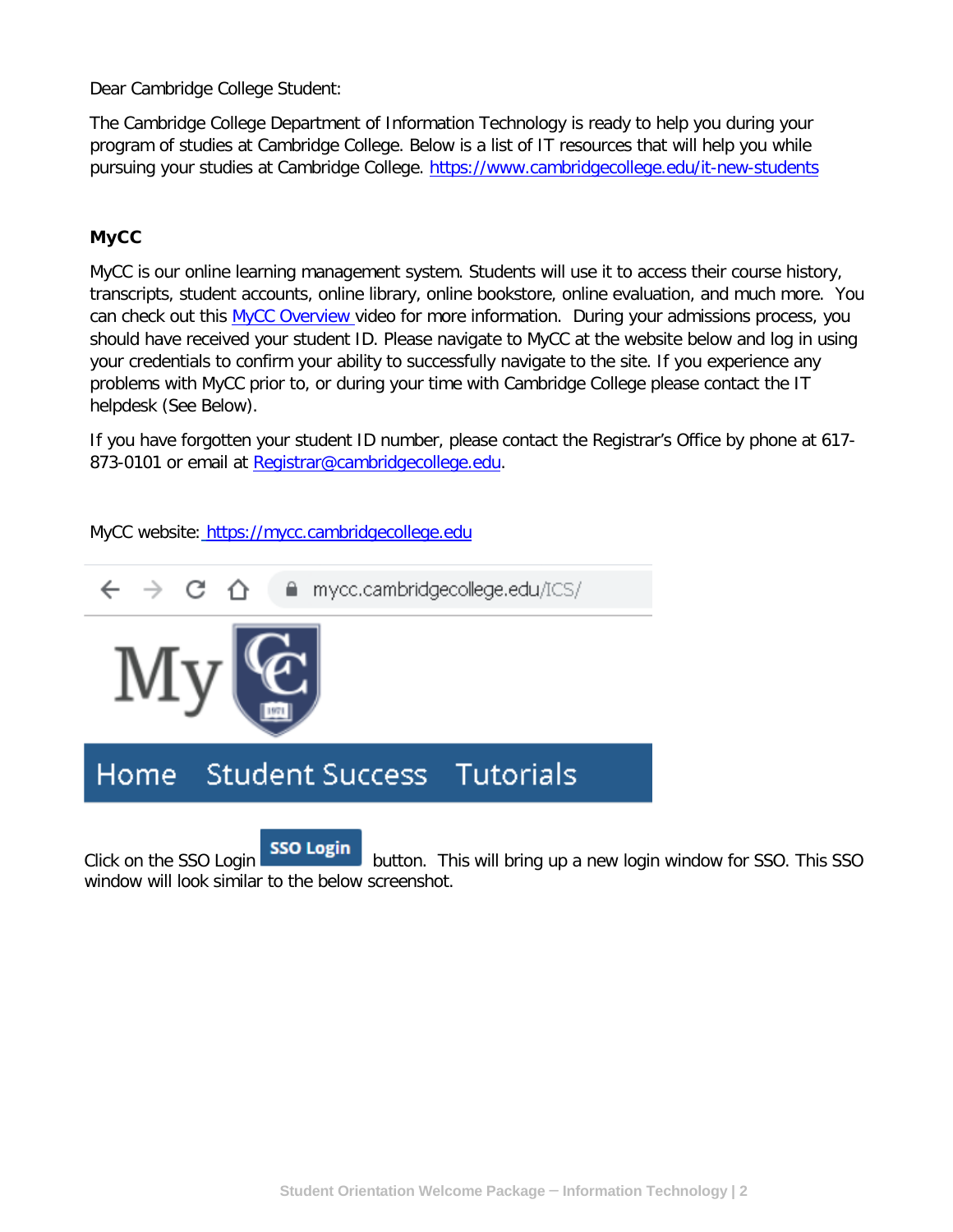|          | Cambridge                                                                                                                                        |
|----------|--------------------------------------------------------------------------------------------------------------------------------------------------|
|          | Sign in to continue.                                                                                                                             |
|          | Please sign in using Network Login account which is same as your login to your Computer at CC.<br>MyCC credentials will be phased out gradually. |
|          | Please select proper authentication method from the drop down menu below                                                                         |
|          | Computer/Network_Login                                                                                                                           |
| Username |                                                                                                                                                  |
|          | A Network Login (FirstName.LastName only no Numbers)                                                                                             |
| Password |                                                                                                                                                  |
| ≏        | <b>Network Password</b>                                                                                                                          |
|          | Sign in                                                                                                                                          |
|          | Problems signing in?                                                                                                                             |

Please use your *Network Login* credentials to sign in. These are the same credentials for logging into the computers on Campus. If for some reason you do not know that or have difficulty with the SSO, please continue to read the troubleshooting section below.

Troubleshooting:

Your UserName is **not**...

It's **not** your full email address [firstname.lastname99@go.cambridgecollege.edu](mailto:firstname.lastname99@go.cambridgecollege.edu)

It's **not** just the first part of your email with numbers like firstname.lastname99

It's **not** your ID Number 123456

Your UserName is (**firstname(dot)lastname**)**.**

Your initial password is your student ID preceded by two (2) zeros or as many zeros needed to make 8 characters. (00123456)

Here are your standards for the Network Login:

#### **Cambridge College Network Login**

Your Cambridge College Network Login user name and password are used to access services, such as the wireless network, computer lab machines, and the IT eHelpdesk and other SSO services.

When prompted, type in your Network Username **(firstname(dot)lastname)**.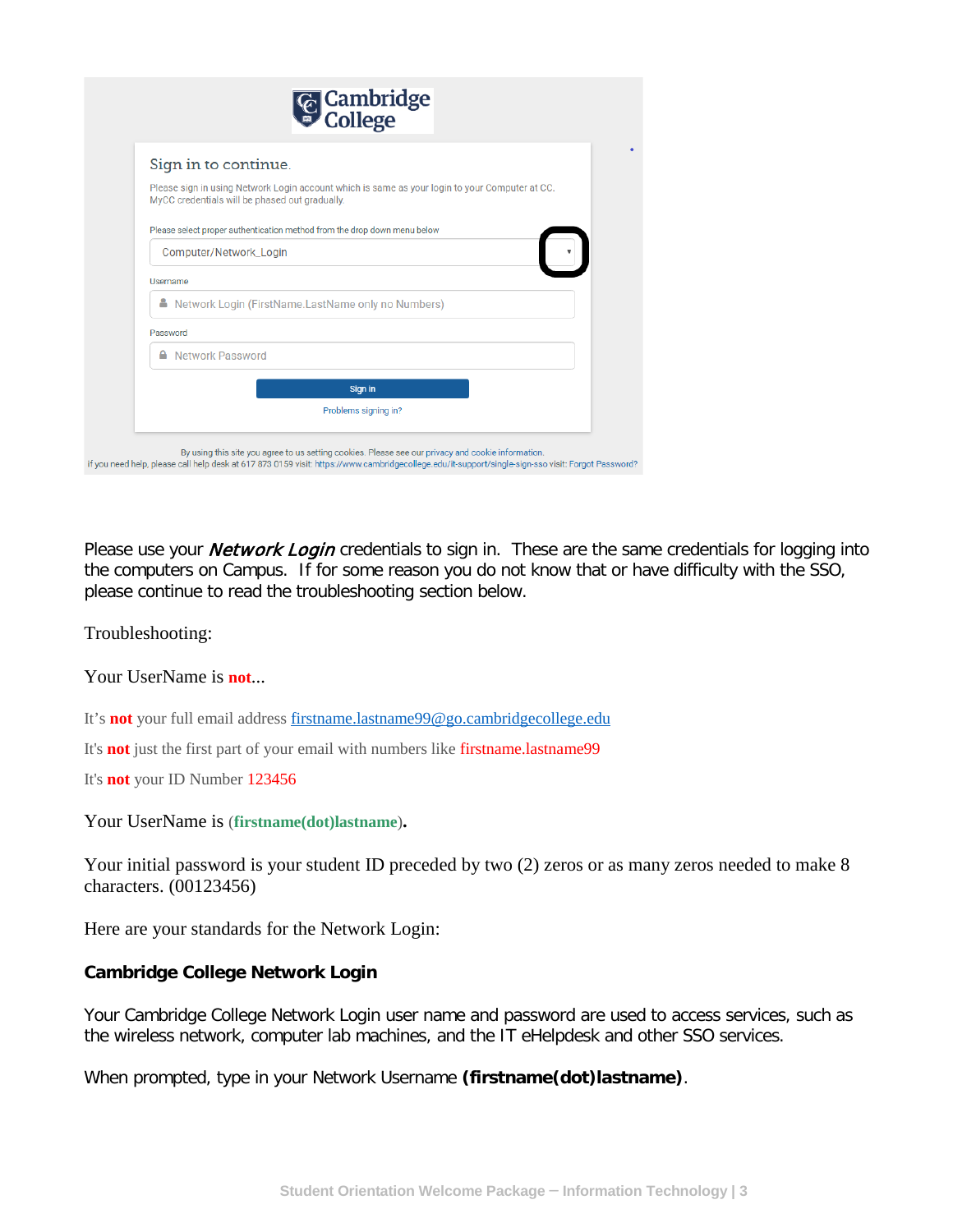Do not include any other digits that might follow your firstname "dot" lastname. Only type the first 20 characters in the user name, including the (dot). See the example below, note how the lastname is truncated.

Your initial password is your student ID preceded by two (2) zeros or as many zeros needed to make 8 characters. **(00123456)**

If you have previously changed your network password, please use your updated password. Please do not share passwords.

Example

| Student Information                                                 | Computer/Network Login Information |
|---------------------------------------------------------------------|------------------------------------|
| Name: Eric Davidson-Johansson                                       |                                    |
| Student ID: $123456$                                                | Username: eric.davidson-johans     |
| <i>Email:</i> eric.davidson-<br>johansson56@go.cambridgecollege.edu | Password: 00123456                 |

#### **Cambridge College Network Password Reset Portal**

You may change your network password by logging onto any lab computer and pressing CTRL+ALT+Delete and selecting "Change Password".

Or

You may also visit the Cambridge College Network Password Reset Portal and [change](https://pwd.cambridgecollege.edu/) or [reset](https://pwd.cambridgecollege.edu/?action=sendtoken) the password through that **process**. See below on how to use this website.

#### **Student Emails**

The Cambridge College email system for students and faculty is called "GO". Go is administered through Google. Google services are identical to their Google Apps product and are widely used throughout the higher education community. See the IT Support page at <https://www.cambridgecollege.edu/it-support> for more information on your Cambridge College issued email.

#### **Logging into your Cambridge College GO Email (CC Gmail)** Navigate to:

#### [www.cambridgecollege.edu/email](http://www.cambridgecollege.edu/email)

Type in your Cambridge College issued email address and password:

Your email address is your firstname.lastname+last two digits of student ID[@go.cambridgecollege.edu.](http://go.cambridgecollege.edu/) Your password is your student ID preceded by two (2) zeros or as many zeros needed to make 8 characters.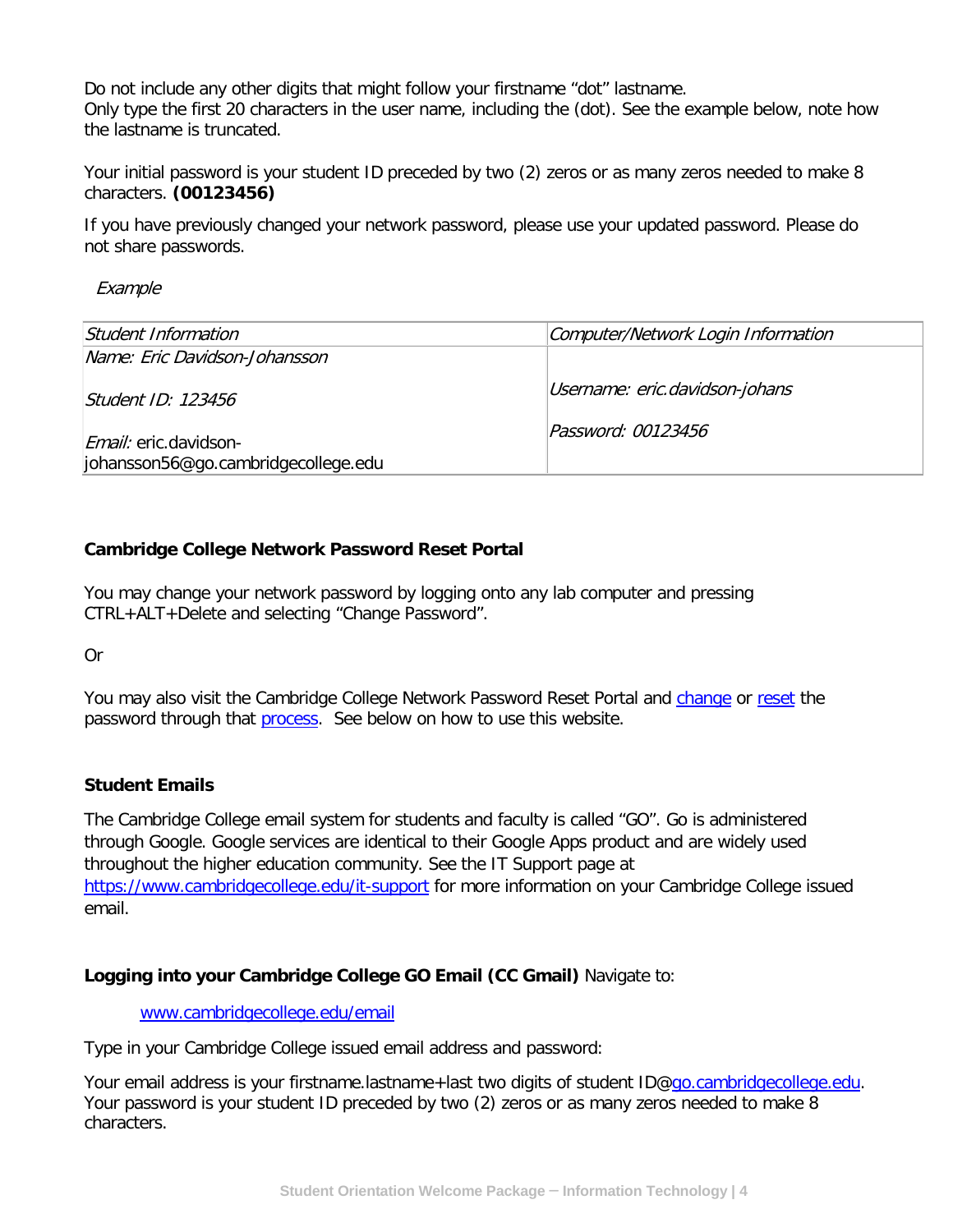## Example

| Student Information                                      | Email Login Information                                |
|----------------------------------------------------------|--------------------------------------------------------|
| Name: Eric Davidson-Johansson                            | Username: eric.davidson-                               |
| Student ID: 123456                                       | johansson56@go.cambridgecollege.edu Password: 00123456 |
| Email: eric.davidson-johansson56@go.cambridgecollege.edu |                                                        |

#### **Student Email Homepage**



#### **Changing your Cambridge College GO Email (CC Gmail) Password and Setting up a Recovery Phone number**

We recommend for you to change your CC Gmail password once you have successfully logged in. To change your password, log into your "GO" email account and navigate to Account>Security>Password>Change password.

1. To change or update your Cambridge College Gmail password, navigate to the Cambridge College Gmail login page [\(www.cambridgecollege.edu/email\),](http://www.cambridgecollege.edu/email),) and use your complete email address and password to log in.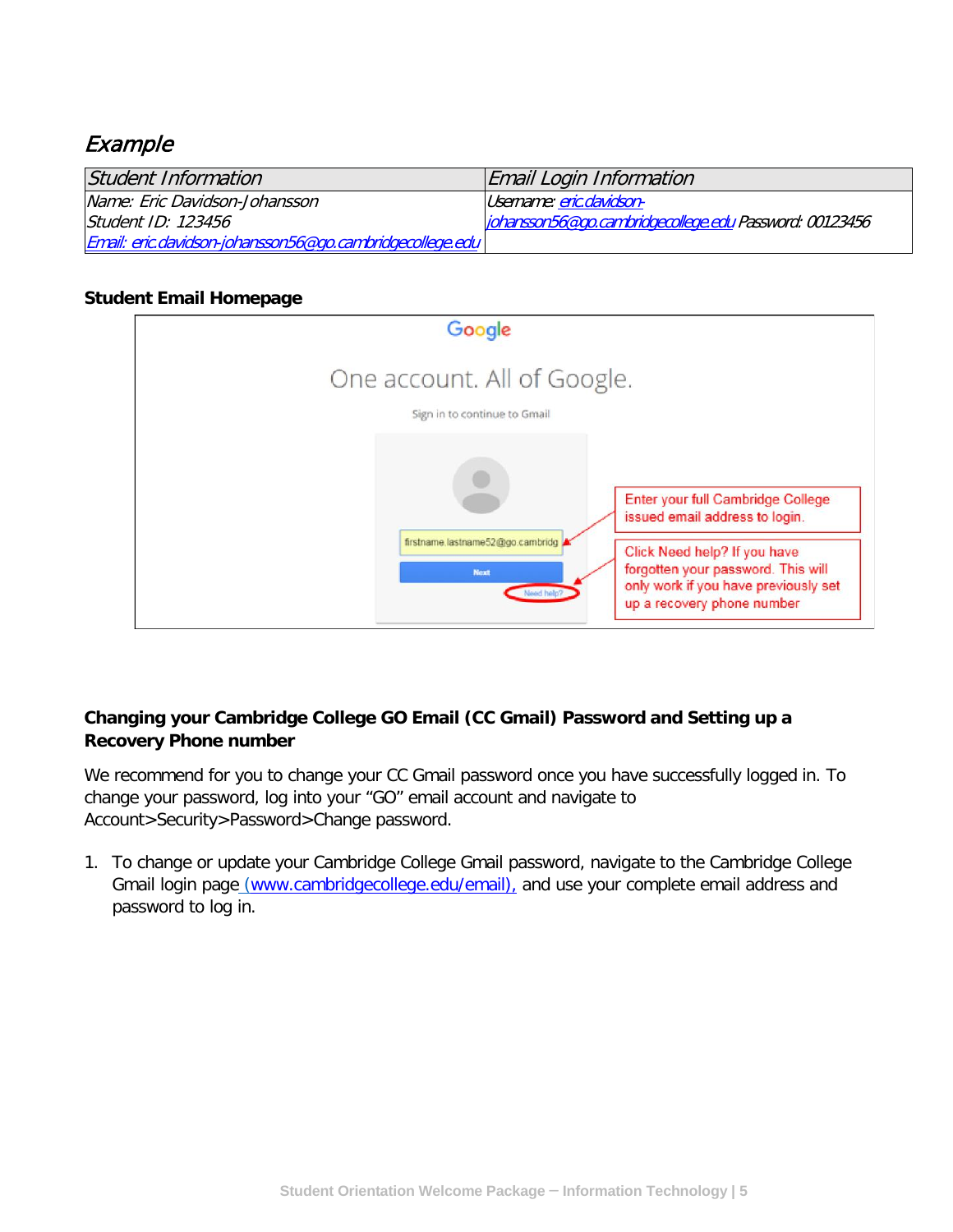| Google                                                      |                                                            |
|-------------------------------------------------------------|------------------------------------------------------------|
| One account. All of Google.<br>Sign in to continue to Gmail |                                                            |
|                                                             | Type in your Cambridge<br><b>College Issued Email</b>      |
| firstname.lastname52@go.cambridg<br>Next                    | Click Next and type your<br>password on the next<br>screen |
| Need help?                                                  |                                                            |

2. Once logged in, navigate to the upper left-hand corner of the email landing page, select the **menu items** and click on **My Account**



Under **Sign-in and Security**, select **Signing in to Google**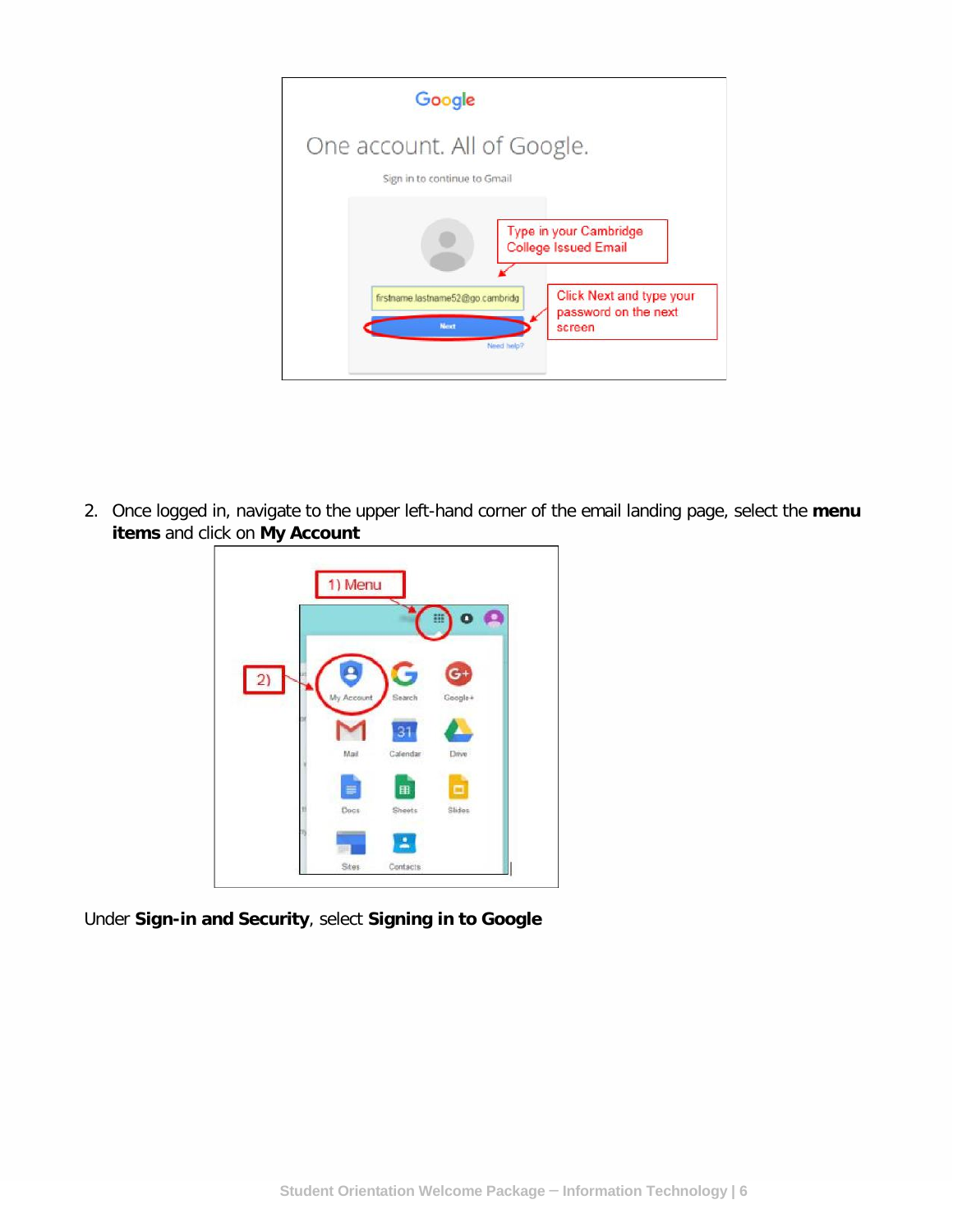

3. Select **Password and Sign-in method** to change your password. You may also select **Account recovery options** to set a recovery phone number.

| Control your password and account access, along<br>with backup options if you get locked out of your<br>account                                                                                            | Password & sign-in method            |                                                                                                                                                                                                                                                                                                                                                                                |  |
|------------------------------------------------------------------------------------------------------------------------------------------------------------------------------------------------------------|--------------------------------------|--------------------------------------------------------------------------------------------------------------------------------------------------------------------------------------------------------------------------------------------------------------------------------------------------------------------------------------------------------------------------------|--|
| Make sure you choose a strong password<br>A strong password contains a mix of numbers, letters, and<br>symbols. It is hard to guess, does not resemble a real.<br>word, and is only used for this account. |                                      | Your password protects your account. You can also add a second layer of<br>protection with 2-Step Verification, which sends a single-use code to your<br>phone for you to enter when you sign in. So even if somebody manages to<br>steal your password, it is not enough to get into your account.<br>Note: To change these settings, you will need to confirm your password. |  |
| Select this option to<br>change your password                                                                                                                                                              |                                      |                                                                                                                                                                                                                                                                                                                                                                                |  |
|                                                                                                                                                                                                            | Password                             | Last changed: 1 hour ago                                                                                                                                                                                                                                                                                                                                                       |  |
|                                                                                                                                                                                                            |                                      |                                                                                                                                                                                                                                                                                                                                                                                |  |
|                                                                                                                                                                                                            | Account recovery options             |                                                                                                                                                                                                                                                                                                                                                                                |  |
| Select this option to set a<br>recovery phone number                                                                                                                                                       | information to help you get back in. | If you forget your password or cannot access your account, we will use this                                                                                                                                                                                                                                                                                                    |  |

**Note:** The IT Department at Cambridge College recommends you set a password at least 8 characters in length, with both upper case and lower case letters, containing at least one number and one symbol for strength.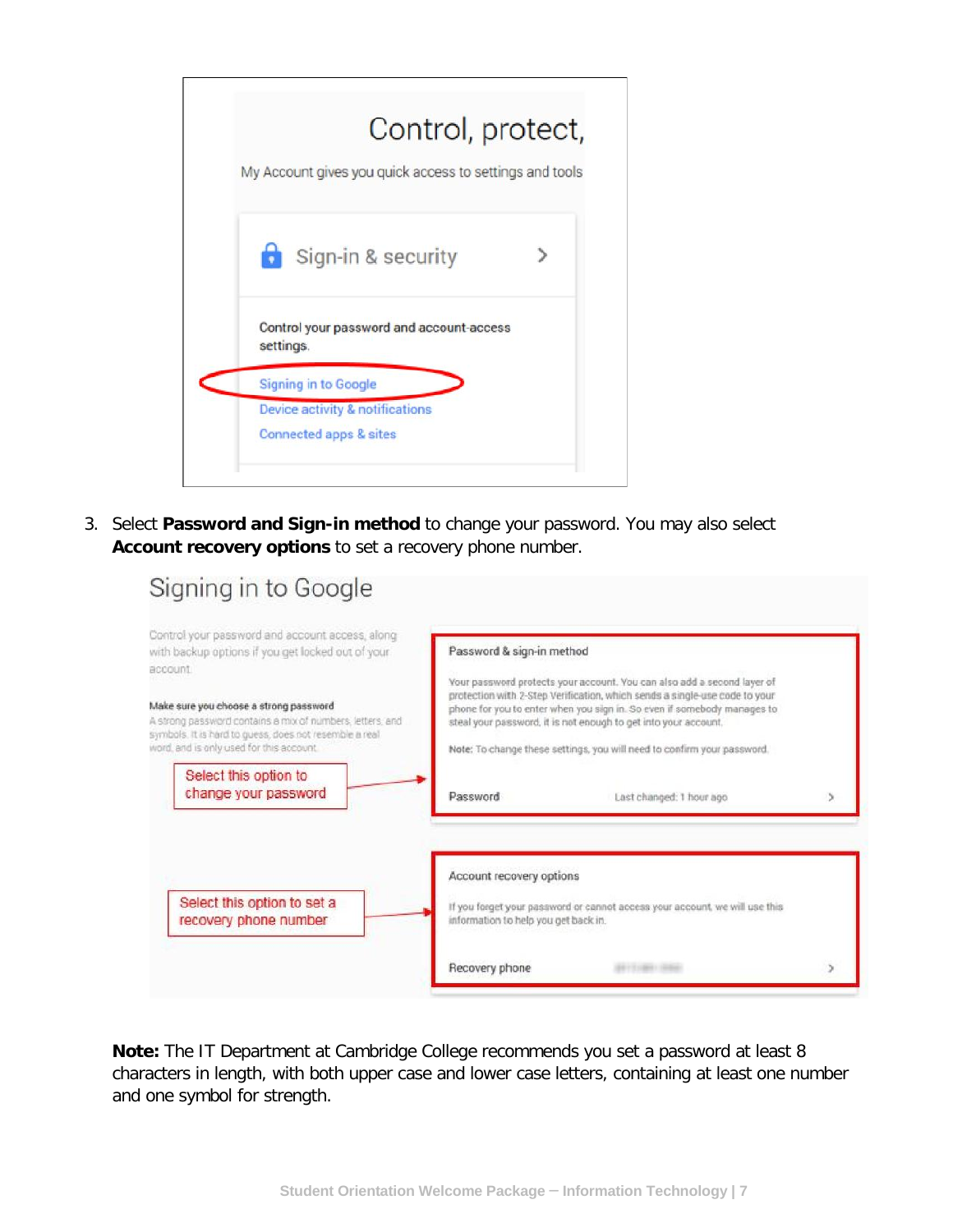#### **Cambridge College Network**

Your Cambridge College Network user name and password is also used to access services such as the wireless network (Wi-Fi SSID – "Cambridge College Secure"), computer lab machines, and the IT eHelpdesk. It will be sent to the personal email you provided during the admissions process. You will receive this email when you first register for courses.

Your username is your (firstname(dot)lastname) Please note: Only type the first 20 characters in the user name, including the (dot).

Your password is your student ID preceded by two (2) zeros or as many zeros needed to make 8 characters.

## Example

| Student Information                                      | Wireless/Computer/Library Login Information |
|----------------------------------------------------------|---------------------------------------------|
| Name: Eric Davidson-Johansson                            | Username: eric.davidson-johans              |
| Student ID: 123456                                       | Password: 00123456                          |
| Email: eric.davidson-johansson56@go.cambridgecollege.edu |                                             |

You may change your network password by logging onto any lab computer and pressing CRTL+ALT+Delete and selecting "Change Password". You may also visit the Cambridge College Network Password Reset Portal at [https://pwd.cambridgecollege.edu](https://pwd.cambridgecollege.edu/)

#### **Cambridge College Network Password Reset Portal**

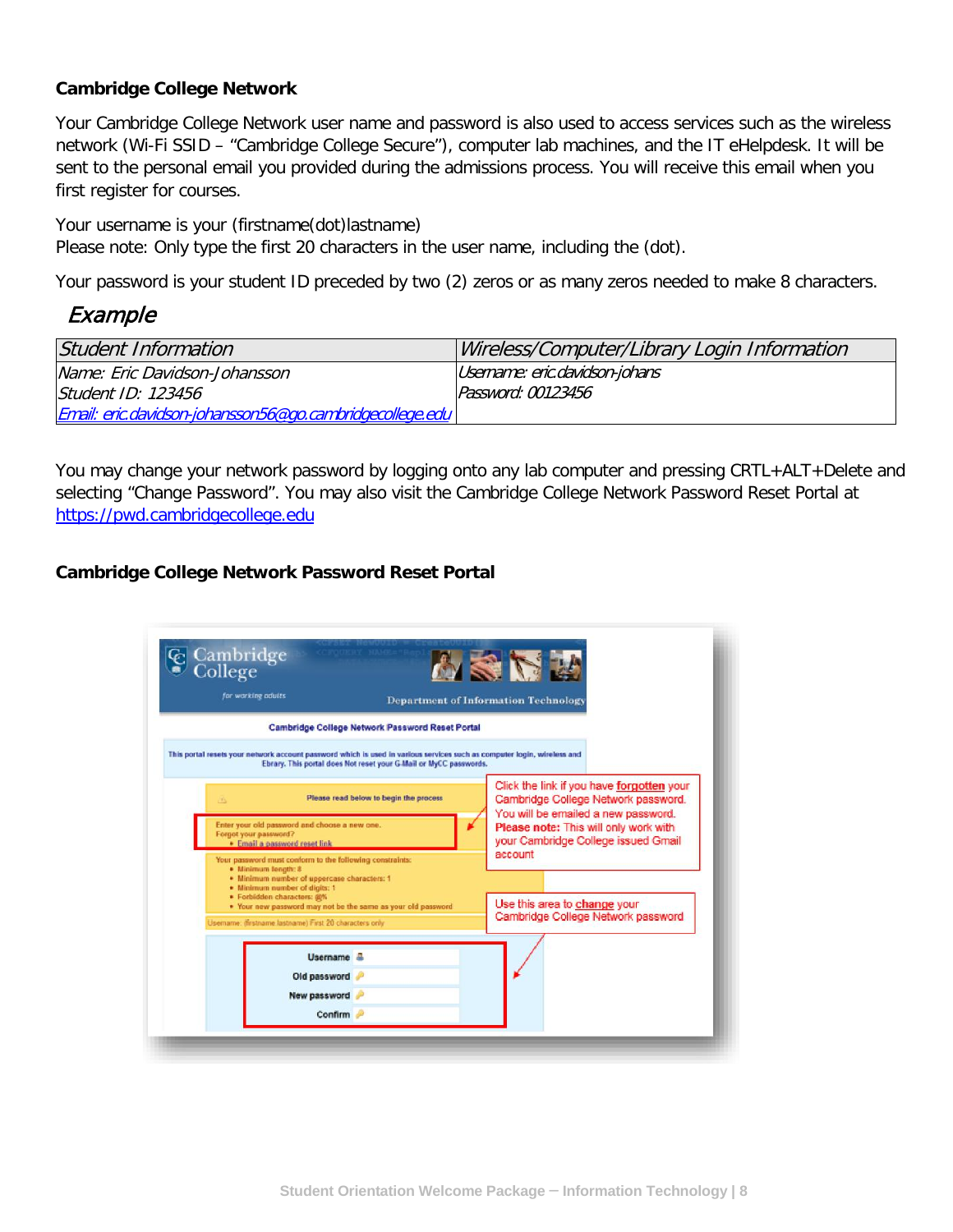#### **IT Help Desk**

IT Assistance is available from a number of sources. You may submit a support request by simply sending an email to helpdesk@cambridgecollege.edu and this will automatically create a ticket for you.

| Telephone:                | 617-873-0159 or 1-800-877-4723 ext. 1159                                                                 |
|---------------------------|----------------------------------------------------------------------------------------------------------|
| eHelpdesk Request System: | http://helpdesk.cambridgecollege.edu                                                                     |
| Email:                    | Helpdesk@cambridgecollege.edu                                                                            |
| Walk-In:                  | Please refer to your site's campus information for times and<br>dates when these services are available. |

#### **On-Campus Printing**

The college now has a centrally managed printing system. Our Ricoh multifunction copiers are located in or near most computer labs and serve as copier, scanner, and printer. All students receive a 200-page, or \$20 print quota for free per semester. There is a \$.10 (10 cent) charge for each black and white page.

All lab computers have 'FollowYou' printing enabled; meaning items printed can be retrieved from any networked printer in the building. For help setting up your student ID for printing, please contact the Helpdesk or visit. <https://www.cambridgecollege.edu/it-new-students/new-printing-system>

| Print               |                                    |   |
|---------------------|------------------------------------|---|
|                     | Copies: 1<br>Print                 |   |
| <i><b>Anter</b></i> |                                    | ⊙ |
|                     | FollowYou on CCDPRINTP01<br>Ready  |   |
|                     | <b>Printer Properties</b>          |   |
| Settings            |                                    |   |
| E                   | Print All Pages<br>The whole thing |   |
| Pages:              |                                    | C |
|                     | Print One Sided                    |   |

To add more funds to your account follow the process described here.

<https://www.cambridgecollege.edu/it-new-students/printing-system-add-money>